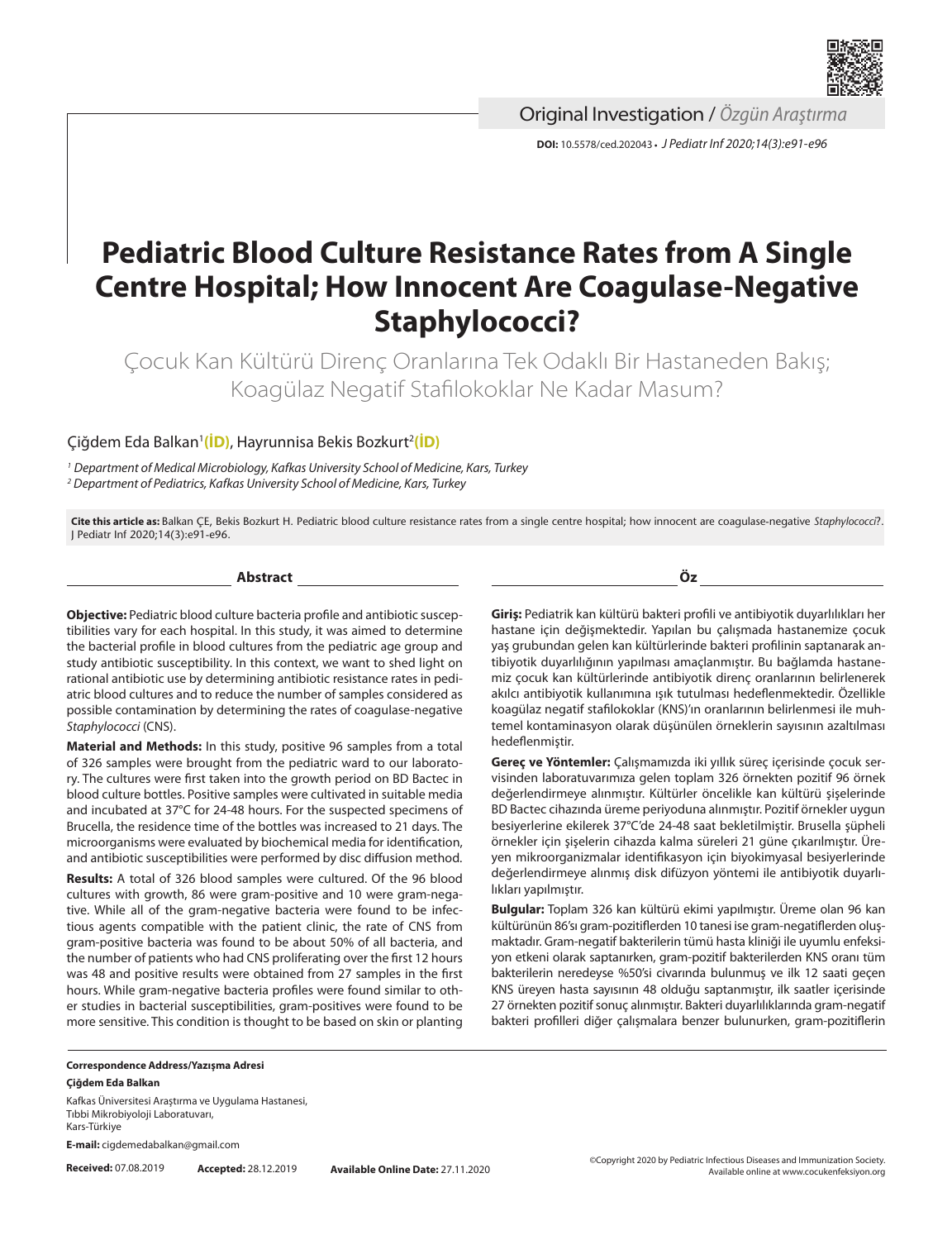contaminant CNS. Aminoglycoside resistance was found as 25% (n= 24) and vancomycin resistance as 0% (n= 0) in gram-positive bacteria (vancomycin resistance was not found in the blood culture of any patient). Antibiotic resistance rates were as follows: erythromycin 39% (n= 37), cefoxitin 46% (n= 45), ciprofloxacin 46% (n= 44).

**Conclusion:** Detection of CNS in up to fifty percent raises the question of whether the bacterium is active or contaminant. In addition to bacterial planting and sensitization determination, patient care and medicines have high costs for hospitals and the government. The aim of our study was to reflect only the laboratory data and the situation. According to the results, it is thought that increasing precautions to be taken during blood collection will cause a decrease in contamination rates.

**Keywords:** Pediatric blood culture, resistance profile, coagulase-negative *Staphylococci*

#### **Introduction**

During the process of septicemia or sepsis diagnosis and start of antibiotic treatment, blood culture results are of primary importance in the order of laboratory testing (1). Particularly septicemia has a mortality rate of eightfold when compared to other causes of hospitalization and length of hospital stay in septicemia burdens the patient and next-of-kin with a tremendous healthcare expense in the country's economy (2). Along with ranking top in blood culture contaminations worldwide, coagulase negative staphylococci (CNS) can be determined as an agent of infection, and it should be noted that contamination rates are little if any in growths detected in the first 12 hours (3). It is seen that contamination rates worldwide are distributed at a very wide scale between 0.6% and 12.5%. This rate is confirmed higher in developing countries like Turkey (4). As it is known, contaminations in blood cultures are usually caused by the infection of skin bacteria, and bacteria as CNS and diphtheroid are reported specifically at higher numbers (5-7). Since resistance rates in blood cultures can differ for every healthcare center, their detection, recording, and determination of resistant antibiotics as per years are of vital significance (8). Detection of bacteria and resistance rates in blood cultures is also important in terms of comparing contamination rates (9). In this respect, this study aimed at evaluating the bacteria and their resistance found in the blood cultures of pediatric patients within two years.

### **Materials and Methods**

The ethical approval for the study was received from Kafkas University Medical School Ethics Board on April 30, 2019 with the number 80576354-050-99. A total of 326 blood cultures reached our laboratory between 2016 and 2019. Recurrent patients were ruled out. The study included 96 samples. Samples in the blood culture pediatric bottle were first taken to a growth period on the BD Bactec device. Positive samples were cultivated in jars with candles and in incubators two for each

daha duyarlı olduğu görülmüştür. Bu durumun cilt ya da ekim kontaminantı KNS'lere dayandığı düşünülmektedir. Gram-pozitif bakterilerde aminoglikozid direnci %25 (n= 24), vankomisin direnci %0 (n= 0) oranında bulunmuştur (hiçbir hastanın kan kültüründe vankomisin direncine rastlanmamıştır). Antibiyotik direnç oranları sırayla; makrolid grubundan eritromisine %39 (n= 37), sefalosporinlerden sefoksitine %46 (n= 45), florokinolonlardan siprofloksasine %46 (n= 44) şeklinde saptanmıştır.

**Sonuç:** KNS'lerin %50'ye varan oranlarda saptanması bakterinin etken mi, kontaminant mı olduğu sorusunu akıllara getirmektedir. Ayrıca bakteri ekim ve duyarlılıklarının saptanmasının yanı sıra hasta bakım ve ilaçlarının hastanelere yüksek maliyetleri olmaktadır. Çalışmamızın hedefi sadece laboratuvar verileri ile durumun yansıtılmasıdır. Çıkan sonuçlara göre kan alımı sırasında uygulanacak önlemlerin arttırılmasının kontaminasyon oranlarında düşüşe neden olacağı düşünülmektedir.

**Anahtar Kelimeler:** Pediatrik kan kültürü, direnç profili, koagülaz negatif stafilokoklar

in blood, EMB and Chocolate media and incubated at 37°C for 24-48 h. For Brucella suspected specimens, the residence time of the bottles in the device was increased to 21 days. Microorganisms that grew were taken under evaluation for identification. Morphology of the colonies and a preliminary evaluation with Gram staining were carried out. For the typing of gram-positive microorganisms, catalase, coagulase in tube and PYR tests were used first, and esculin hydrolysis and growth features in a 6.5% NaCl were examined. In the identification of gram-negative bacteria, TSI agar, Simmon's citrate agar, urease medium, and MIO medium for the reactions in indole medium. *Candida* spp. diagnosis was made for cultures found to have yeast in Gram staining. In order to evaluate antibiotic susceptibilities of the microorganisms in the bottles with growth, cultivation was performed on Müller-Hinton agar preparing the bacteria suspension at McFarland 0.5 turbidity in bouillon with the Kirby Bauer Disk Diffusion method In line with Eucast recommendations (5). Tables recommended by Eucast were made use of in the selection of disks according to bacteria. Efficiency levels of the antibiotics were again evaluated as per Eucast criteria.

## **Results**

Table 1 shows the distribution of the specimens reaching our laboratory within 2 years. The rate of the number of patients in whom gram-positive bacteria grew to the total number of patients in whom bacteria grew was 90%. Again, CNS rate among the gram-positive patients was found as high as 87%.

Table 2 shows antibiotic resistance rates of patients in whom gram-positive bacteria grew. The highest resistance rates in MRCNS, MSCNS, enterococci and streptococci were found against cefoxitin and ciprophloxacin, erythromycin, tetracycline, and cefoxitin and tetracycline, respectively.

Table 3 summarizes gram-negative bacteria and their resistance numbers. Gram-negative growth numbers are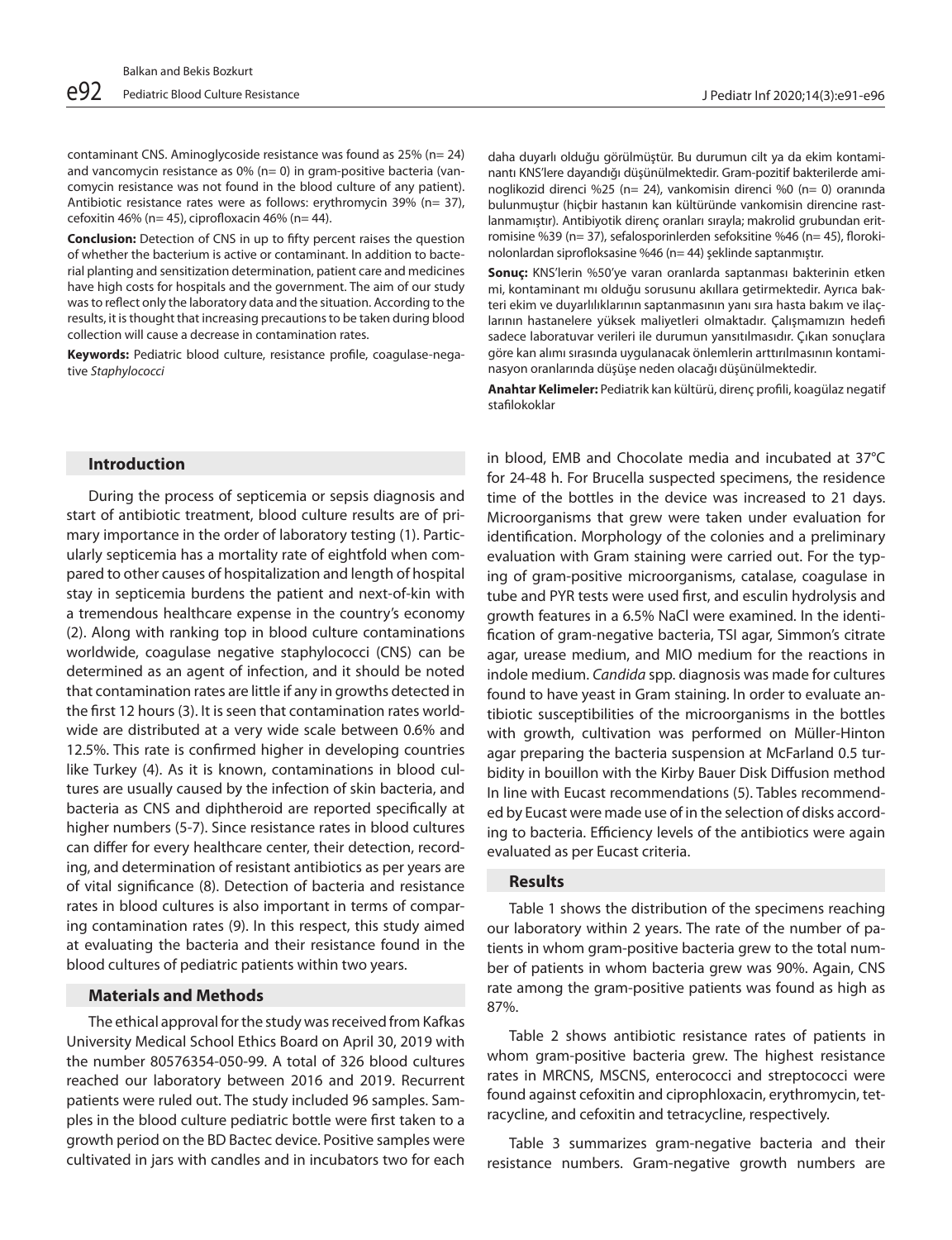| <b>Bakteria</b>                                                                                                                   |                                                                                                             | n              | $\%$ |  |  |
|-----------------------------------------------------------------------------------------------------------------------------------|-------------------------------------------------------------------------------------------------------------|----------------|------|--|--|
|                                                                                                                                   | <b>MRCNS</b>                                                                                                | 45             | 47   |  |  |
|                                                                                                                                   | <b>MSCNS</b><br>Enterococcus spp.<br>Streptococcus spp.<br>Staphylococcus aureus<br>Other (Micrococcus etc) | 30             | 31   |  |  |
| Gram-positive                                                                                                                     |                                                                                                             | $\overline{4}$ | 4    |  |  |
|                                                                                                                                   |                                                                                                             | 5              | 5    |  |  |
|                                                                                                                                   |                                                                                                             |                |      |  |  |
|                                                                                                                                   |                                                                                                             |                |      |  |  |
|                                                                                                                                   | Pseudomonas spp.                                                                                            | 6<br>96        |      |  |  |
|                                                                                                                                   | Proteus mirabilis                                                                                           |                |      |  |  |
| Gram-negative                                                                                                                     | Escherichia coli                                                                                            |                |      |  |  |
|                                                                                                                                   | Acinetobacter baumanii                                                                                      |                |      |  |  |
|                                                                                                                                   | Brucella spp.                                                                                               |                | 6    |  |  |
| Total<br>100                                                                                                                      |                                                                                                             |                |      |  |  |
| MRCNS: Methicillin-resistant coagulase-negative Staphylococcus, MSCNS: Methicillin-susceptible coagulase-negative Staphylococcus. |                                                                                                             |                |      |  |  |

#### **Table 2.** Antibiogram-results of gram-positive specimens

| <b>Antibiotics</b>                                                            |          | <b>MRCNS</b><br>$(n=45)$ |                | <b>MSCNS</b><br>$(n=30)$ |                | Staphylococcus aureus<br>$(n=5)$ |                | <b>Enterococcus</b><br>$(n=4)$ |                | Streptococcus<br>$(n=5)$ |
|-------------------------------------------------------------------------------|----------|--------------------------|----------------|--------------------------|----------------|----------------------------------|----------------|--------------------------------|----------------|--------------------------|
|                                                                               | n.       | $\%$                     | n              | $\%$                     | n              | $\%$                             | n.             | $\%$                           | n              | $\%$                     |
| AMC                                                                           | 3        | $\overline{7}$           | $\Omega$       | $\mathcal{O}$            | $\overline{0}$ | $\mathbf{0}$                     | 3              | 75                             |                | 20                       |
| <b>FOX</b>                                                                    | 45       | 100                      | $\Omega$       | $\mathbf{0}$             | $\overline{0}$ | $\mathbf{0}$                     | $\Omega$       | $\circ$                        | $\overline{2}$ | 40                       |
| CIP                                                                           | 44       | 100                      |                | 3                        | $\circ$        | 0                                | $\Omega$       | $\mathcal{O}$                  |                | 20                       |
| DA                                                                            | 24       | 53                       | 5              | 17                       | $\circ$        | $\overline{0}$                   | $\Omega$       | $\circ$                        | $\circ$        | $\circ$                  |
| E                                                                             | 37       | 82                       | 9              | 30                       | $\Omega$       | $\overline{0}$                   | $\Omega$       | $\Omega$                       | $\circ$        | $\circ$                  |
| CN                                                                            | 17       | 38                       | $\circ$        | $\mathbf{0}$             | 0              | 0                                | 0              | $\mathbf 0$                    | $\mathbf 0$    | $\circ$                  |
| LEV                                                                           | 15       | 33                       |                | 3                        | $\Omega$       | $\overline{0}$                   | $\Omega$       | $\bigcirc$                     | $\mathcal{O}$  | $\circ$                  |
| LNZ                                                                           | $\Omega$ | $\circ$                  | $\bigcirc$     | $\Omega$                 | $\Omega$       | $\overline{0}$                   | $\Omega$       | $\Omega$                       | $\mathbf{0}$   | $\Omega$                 |
| <b>NET</b>                                                                    | 7        | 16                       | $\Omega$       | $\Omega$                 | $\Omega$       | $\overline{0}$                   | $\Omega$       | $\Omega$                       | $\Omega$       | $\Omega$                 |
| TEC                                                                           |          | $\overline{2}$           |                | 3                        | 0              | $\overline{0}$                   | $\circ$        | $\mathbf{0}$                   |                | 20                       |
| <b>TE</b>                                                                     | 17       | 38                       | $\overline{4}$ | 13                       | $\Omega$       | $\overline{0}$                   | $\overline{2}$ | 50                             | $\overline{2}$ | 40                       |
| SXT                                                                           | 25       | 56                       | $\mathcal{P}$  | $\overline{7}$           | $\Omega$       | $\Omega$                         | $\Omega$       | $\Omega$                       | $\Omega$       | $\Omega$                 |
| VA                                                                            | $\Omega$ | $\circ$                  | $\Omega$       | $\circ$                  | 0              | $\mathcal O$                     | $\circ$        | $\mathbf 0$                    | $\mathbb O$    | $\circ$                  |
| * n represent resistant strains, % represent the percentage of these strains. |          |                          |                |                          |                |                                  |                |                                |                |                          |

lower than the number of specimens, which indicates that gram-positive bacteria rank higher in blood cultures.

## **Discussion**

Bacteria profile and antibiotic susceptibilities of pediatric and adult blood cultures differ for each hospital, which necessitates every healthcare institution to detect its own bacteria distribution (10-12). This study aimed at determining bacteria distribution and antibiotic susceptibilities of the blood cultures from pediatric outpatient and inpatient clinics. Data of the last three years showed that the rate of gram-positive bacteria was 90% and the rate of gram-negative bacteria was

10%. Misuse of cephalosporins, beta-lactam antibiotics, and fluoroquinolones in small-scale healthcare institutions and fully-equipped hospitals causes resistant microorganisms to emerge as hospital infections (13,14). Compared to other hospitals, our hospital has lower resistance rates, which is an indicator of the attention paid to antibiotic use and the care given to not form resistant bacteria. In gram-positive bacteria, aminoglycoside resistance was found as n= 24 (25%) and vancomycin resistance was found as n= 0 (0%) (Vancomycin resistance was not confirmed in any blood cultures of the patients). Other antibiotic resistance rates from the highest to the lowest were as follows: erythromycin from the macrolide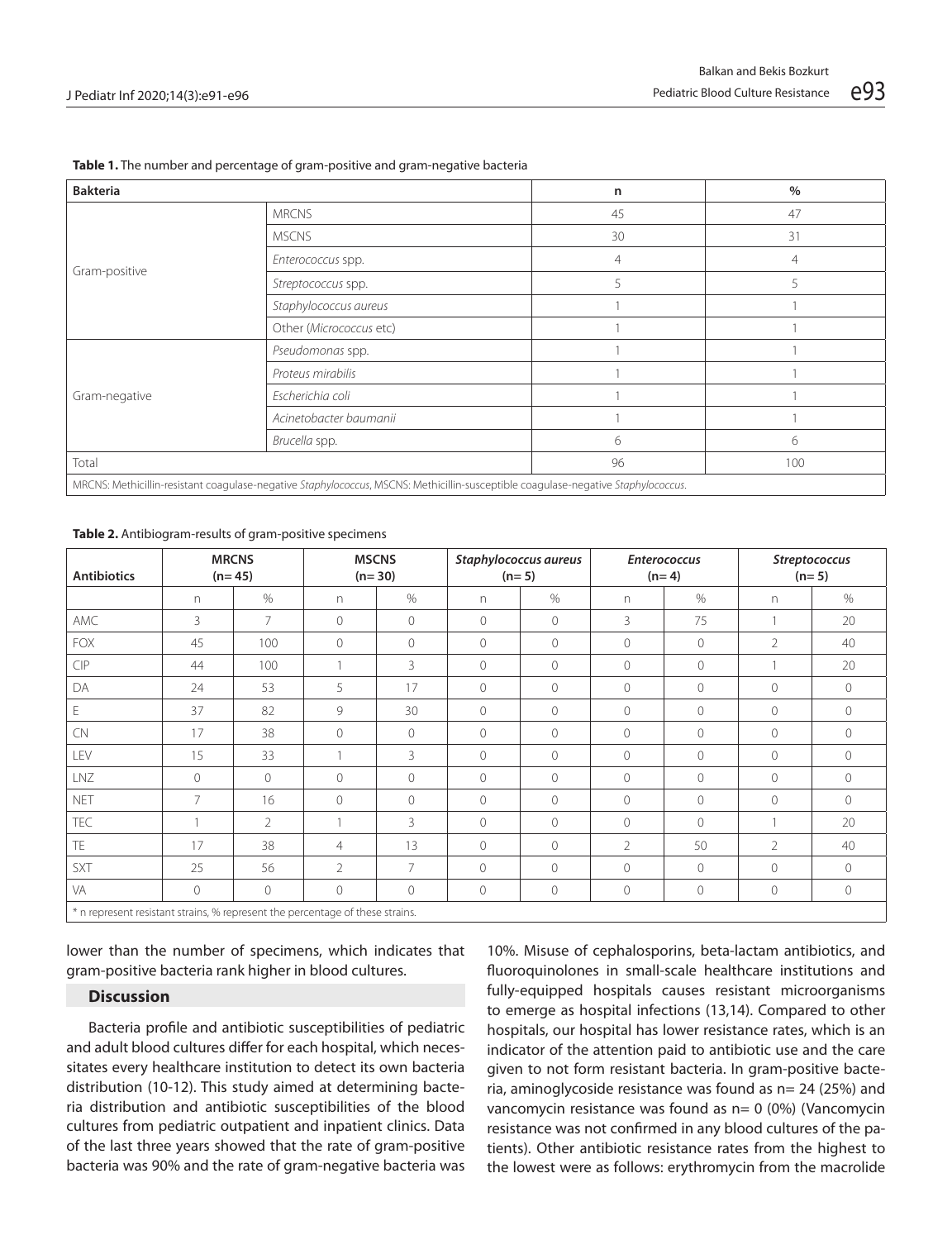| <b>Antibiotics</b>                                                       | Pseudomonas spp.<br>$(n=1)$ | <b>Proteus mirabilis</b><br>$(n=1)$ | Escherichia coli<br>$(n=1)$ | Acinetobacter baumannii<br>$(n=1)$ |
|--------------------------------------------------------------------------|-----------------------------|-------------------------------------|-----------------------------|------------------------------------|
| AK                                                                       | $\circ$                     | $\Omega$                            | $\circ$                     |                                    |
| AMC                                                                      | $\circ$                     | $\circ$                             |                             |                                    |
| SAM                                                                      | $\mathbf{0}$                | $\Omega$                            | $\Omega$                    |                                    |
| AM                                                                       | $\mathbf 0$                 | 0                                   |                             |                                    |
| ATM                                                                      | $\mathbf{0}$                | $\Omega$                            |                             |                                    |
| FEP                                                                      | $\circ$                     | $\Omega$                            |                             |                                    |
| CAZ                                                                      | $\mathbf{0}$                | $\Omega$                            |                             |                                    |
| <b>CRO</b>                                                               | $\mathbf{0}$                | $\Omega$                            |                             |                                    |
| $\ensuremath{\mathop{\mathsf{CI}}}\xspace\ensuremath{\mathsf{P}}\xspace$ | $\mathbf{0}$                | 0                                   | $\circ$                     | $\mathbf{0}$                       |
| LEV                                                                      | $\overline{0}$              | $\Omega$                            | $\circ$                     | $\bigcirc$                         |
| <b>CN</b>                                                                | $\overline{0}$              | $\Omega$                            | $\circ$                     |                                    |
| PIP-TAZO                                                                 | $\overline{0}$              | $\Omega$                            | $\Omega$                    | $\Omega$                           |
| SXT                                                                      | $\mathbf{0}$                | $\circ$                             | $\circ$                     | $\circ$                            |
| <b>IPM</b>                                                               | $\overline{0}$              | $\Omega$                            | $\Omega$                    |                                    |
| <b>MEM</b>                                                               | $\mathbf 0$                 | $\Omega$                            | $\circ$                     |                                    |

**Tablo 3.** Antibiogram-results of gram-negative specimens

group as  $n= 37$  (39%), cefoxitin from cephalosporins as  $n= 45$  $(46%)$ , ciprophloxacin from fluoroquinolones as  $n= 44$  (46%). It was seen that resistance rates both for gram-negative and gram-positive bacteria were lower than those reported from other healthcare institutions in Turkey in the last few years. This is a positive condition for both our hospital and city. In some studies from our country, CNS and *S. aureus* rates have been reported as follows: Aktaş et al. 33.0% and 28.7%; Öksüz et al. 52.7% and 37.8%; Yurtsever et al. 49.6% and 15.0%, respectively (14-16). The general consensus is that blood culture contamination rate must be held below 3% in all cultures taken (17-19). In our study, 50% of this rate comprised of CNS. This situation leads us to consider that sterilization rules are not fully followed during blood drawing, and skin flora is also drawn and that appropriate disinfection rules are not abided by during blood transfer and cultivation processes of the transported blood culture bottles. In both scenarios, it is evident that the training of the nurse drawing blood and the technician working in the laboratory where cultivation is performed is of vital importance (20-23).

When we compared our study with the studies conducted in other regions, it was seen that gram-positive bacteria were largely detected as the contaminant agent in blood cultures (24). While the rate of gram-positive bacteria in our study was confirmed as n= 86 (90%), the rate of gram-negative bacteria was determined as n= 4 (42%). Total CNS was 75, making up 3% of the patients. While the results were examined, it was seen that the number of CNS among the bacteria growing within the first 12 hours was 27. While all of the gram-negative bacteria were established as the infection agent compatible with the patient's clinical status, the rate of CNS from gram-positive bacteria was found as nearly 50% of all bacteria, and the number of patients in whom CNS grew after 12 hours was 48 (positive results were received from 27 specimens within the first 12 hours). Again, it is known that contamination is nearly zero in bacteria growing within the first 12 hours (25). For bacteria resistance, while gram-negative bacteria profiles were found similar to other studies, gram-positive bacteria were determined to be more susceptible, whose skin or cultivation contaminant is considered to be due to CNS. Specimens with brucella were sent to the Public Health Institution for species detection, and the patients were detected to be infected with *Brucella melitensis*. When family histories of the patients were investigated, *Brucella* cases were found in children over the age of 8 and their families. Ours is a 233-bed hospital. Pediatric clinic has 20 beds, and the newly opened intensive care unit provides healthcare services in 10-bed secondary and 6-bed primary care levels.

In the results obtained from intensive care units in our country, Dursun et al. have confirmed *Pseudomonas aeruginosa* growth in 68 specimens [blood: 31, endotracheal aspirate (ETA: 37)], *Acinetobacter baumannii* growth in 42 specimens (blood: 22, ETA: 20), and *Klebsiella pneumoniae* growth in 25 specimens (blood: 18, ETA: 7). Pediatric intensive care unit of our hospital has just gone into service, and a couple of patients could be included into our study in terms of gram-positive bacteria, and no gram-negative growth was encountered (26).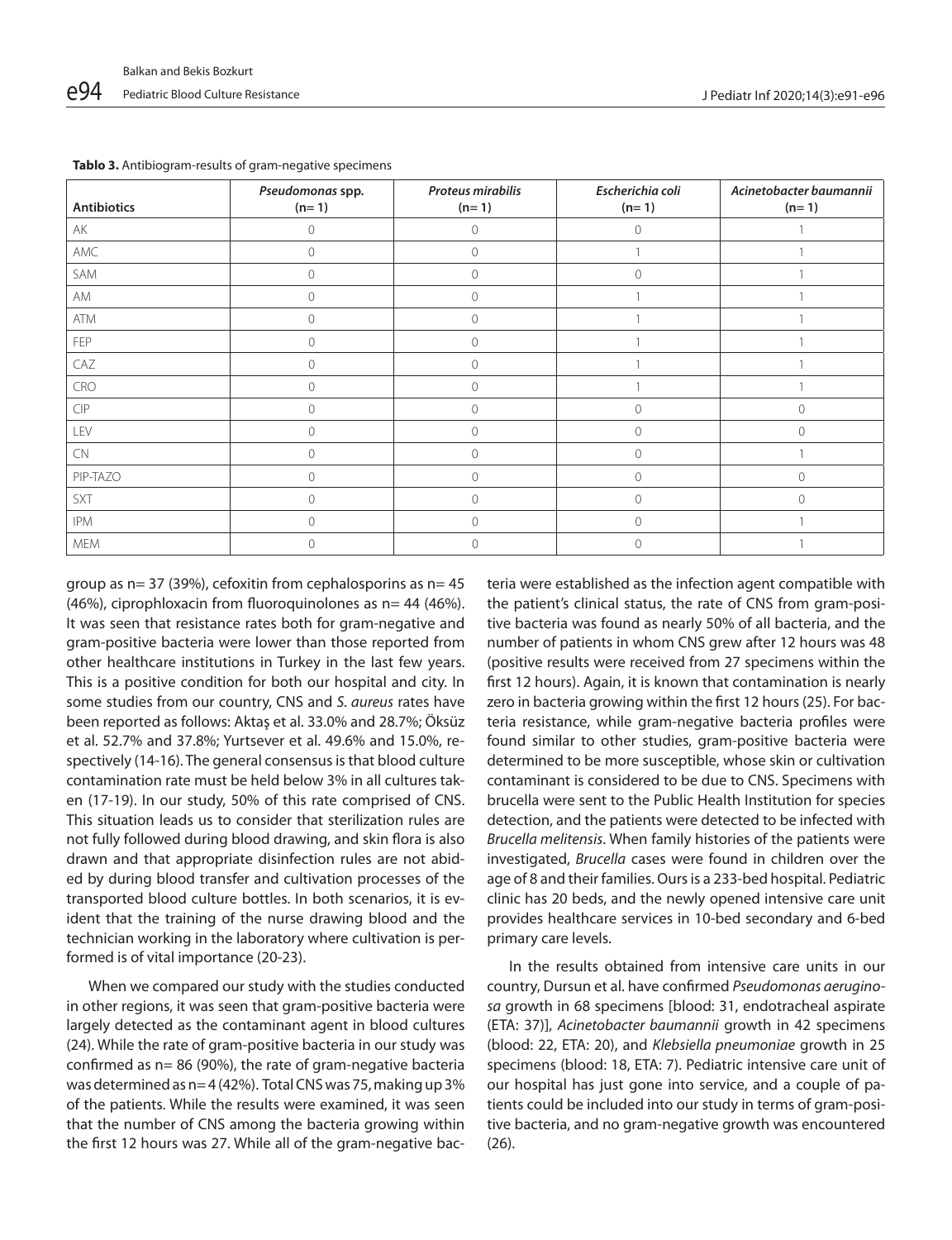Considering patient distribution, it was seen that the distribution of CNS was 90% and as mentioned before, CNS presence in blood cultures in many patients is considered as a contaminant agent. CNS are encountered at a wide range from 61% to 85% in blood cultures (27-29). In order to differentiate whether the bacterium is the agent or the contamination, identification of the specimens, clinical findings like fever and leukocytosis, follow of the specimen after reaching the laboratory and the duration when the growth takes place are of paramount importance. Fastidious growing bacteria must be kept in mind or contamination of the bottle must be suspected especially in growths taking place on the sixth or seventh day. The point to be considered is that CNS can be regarded as the contaminant if there are clinical findings like fever and leukocytosis suggestive of sepsis in the patient, if there is a primary infection caused by the same microorganism, if the same bacteria growth is observed in all of the blood cultures taken, or if the individual does not have a predisposing condition like immune suppression (30). It is seen in some foreign-based studies that only 24.2% of the CNS are only detected as agents, which leads us to consider that gram-negative agents are rarely contaminants in patients without any symptoms and that contamination must be suspected in one of three specimens for gram-positives (4). This is frequently encountered in gram-positives. Particularly CNS and diphtheroid bacilli are seen in the blood cultures of patients showing no symptoms, which is indicative of the fact that these are found as contaminant agents in the blood cultures (12). Sudden fever and leukocytosis were respectively detected in 10 and 27 of the 75 CNS culture patients detected in our study, and results compatible with our findings were determined. The fact that rises in temperature are not detected in patients in whom CNS is thought to be the agent makes us consider that treatment has been started early. Taking into account that the most important point in detecting contamination is the follow-up and culture result of the patient, the harm CNS does to hospitals and country's economy will be understood better and it will be clearly seen that more attention should be given to sterilization during blood drawing, bottle transfer, and cultivation in laboratories. When viewed from this aspect, in the event of overlooking CNS as an agent by the clinician, sepsis and mortality might occur. Taking into consideration high-cost damages like hospital care, follow-up, and compulsory culture, it is seen that CNS are not as innocent as they are believed to be and that contaminant CNS should be fought with. It is understood that a major part of this fight can be handled by personnel training. In a study by Özcan et al., attention has been drawn to high number of contaminations generated in blood cultures, and they have emphasized that these may have resulted from pre-clinic errors (31). Blood culture training should be absolutely provided and issues such as carrying out skin asepsis, wiping the region for blood drawing with iodine or povidone, waiting for the region to dry for asepsis, and no palpation following this stage should be mentioned (32).

To conclude, as specified in the present and previous studies, binary blood cultures are recommended to be taken to decrease numbers of contamination. We, as the infection control committee, provide training twice a year for this topic at hand. Even so, it is to our belief that laying emphasis on the continuity of training will contribute to decrease the contaminations (33).

**Ethics Committe Approval:** Ethics board approval for the study was obtained from Kafkas University Medical School Ethics Board (Decision number: 80576354 050-99/129, Date: 30.04.2019).

**Informed Consent: Patient consent was obtained** 

**Peer-review:** Externally peer-reviewed.

**Author Contributions:** Concept - ÇEB; Design - ÇEB; Supervision - ÇEB, HBB; Resource - ÇEB, HBB; Data Collection and/or Processing - ÇEB, HBB;Analysis and/or Interpretation - ÇEB, HBB;Literature Search - ÇEB, HBB; Writing - ÇEB, HBB; Critical Review - ÇEB, HBB.

**Conflict of Interest:** No conflict of interest was declared by the authors.

**Financial Disclosure:** The authors declared that this study has received no financial support.

#### **References**

 $\overline{a}$ 

- *1. Baron EJ, Weinstein MP, Dunne Jr WM, Yagupsky P, Welch DF, Wilson DM. Cumitech 1C, Blood Cultures IV. Washington, DC: ASM Press, 2005. [CrossRef]*
- *2. Elixhauser A, Friedman B, Stranges E. Septicemia in U.S. Hospitals, 2009, HCUP statistical brief #122. Rockville, MD: Agency for Healthcare Research and Quality; 2011. [CrossRef]*
- *3. Souvenir D, Anderson Jr DE, Palpant S, Mroch H, Askin S, Anderson J, et al. Blood cultures positive for coagulase-negative staphylococci: antisepsis, pseudobacteremia, and therapy of patients. J Clin Microbiol 1998;36:1923-6. [\[CrossRef\]](https://doi.org/10.1128/jcm.36.7.1923-1926.1998)*
- *4. Gündoğdu A, Kılıç H, Ulu-Kılıç A, Aydın G, Alp E. Pediyatrik hastalarda nozokomiyal kan dolaşımı infeksiyonlarının epidemiyolojik özelliklerinin incelenmesi. Klimik Dergisi 2016;29:29-35. [\[CrossRef\]](https://doi.org/10.5152/kd.2016.07)*
- *5. http://www.eucast.org/eucast\_disk\_diffusion\_test/ [CrossRef]*
- *6. http://www.eucast.org/ast\_of\_bacteria/ [CrossRef]*
- *7. Suwanpimolkul G, Pongkumpai M, Suankratay C. A randomized trial of 2% chlorhexidine tincture compared with 10% aqueous povidone-iodine for venipuncture site disinfection: effects on blood culture contamination rates. J Infect 2008;56:354-9. [\[CrossRef\]](https://doi.org/10.1016/j.jinf.2008.03.001)*
- *8. Yurtsever SG, Baran N, Afflar İ, Yalçın MA, Kurultay N, Türker M. İzmir Eğitim ve Araştırma Hastanesinde kan kültürlerinden izole edilen mikroorganizmalar ve antibiyotiklere karşı duyarlılıkları. Klimik Derg 2006;19:56-9. [CrossRef]*
- *9. Weinstein MP. Blood culture contamination: persisting problems and partial progress. J Clin Microbiol 2003;41:2275-8. [\[CrossRef\]](https://doi.org/10.1128/jcm.41.6.2275-2278.2003)*
- *10. Yüce P, Demirdağ K, Kalkan A, Özden M, Denk A, Kılıç SS. Kan kültürlerinde izole edilen mikroorganizmalar ve antibiyotik duyarlılıkları. ANKEM Derg 2005;19:17-21. [CrossRef]*